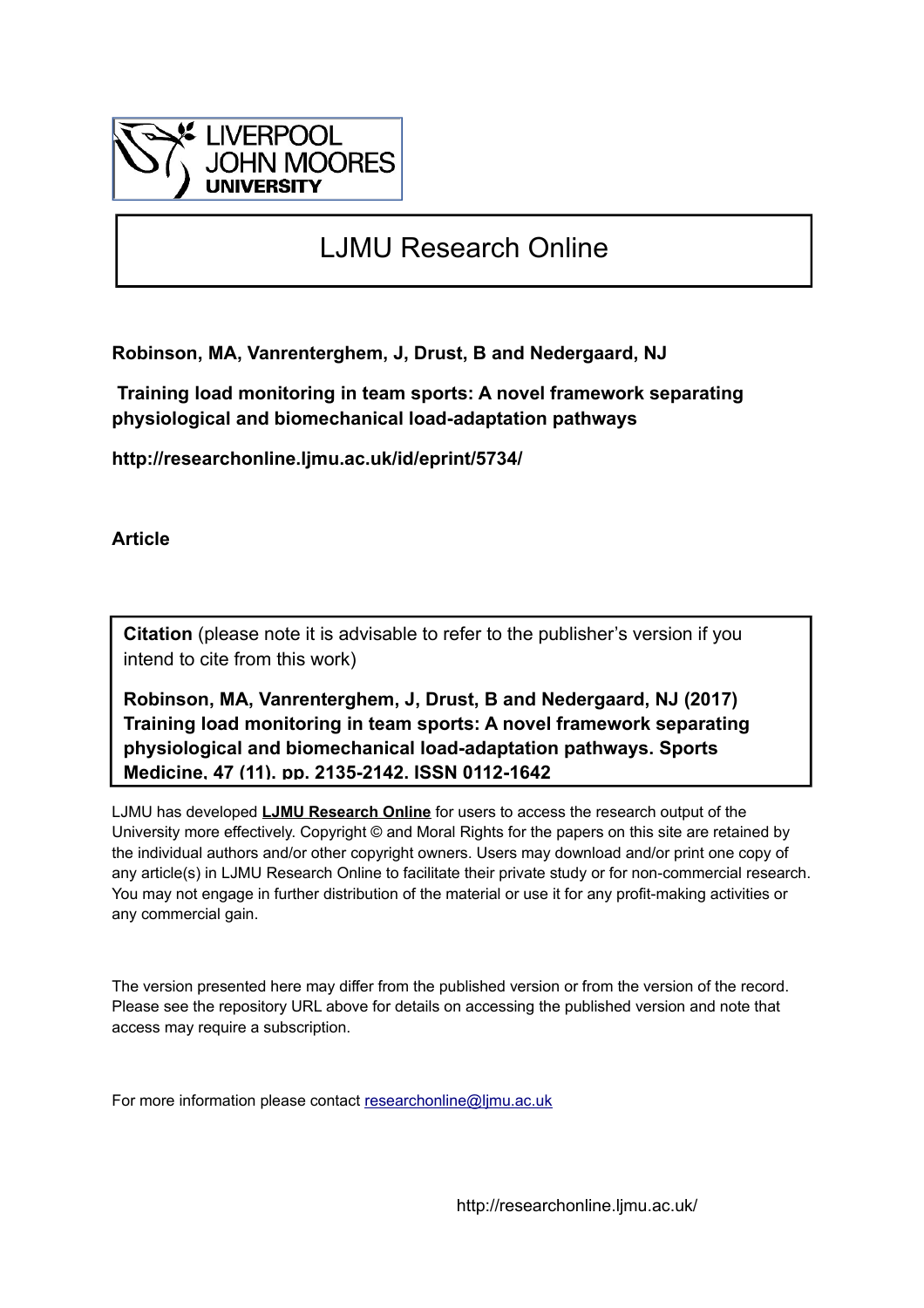# Training load monitoring in team sports: A novel framework separating physiological and biomechanical load-adaptation pathways

Jos Vanrenterghem<sup>1,2</sup>, Niels Jensby Nedergaard<sup>2</sup>, Mark A. Robinson<sup>2</sup>, Barry Drust<sup>2</sup>

<sup>1</sup> Faculty of Kinesiology and Rehabilitation Sciences, KU Leuven, Belgium <sup>2</sup> Research Institute for Sport and Exercise Science, Liverpool John Moores University, UK

February 2017, Accepted for publication in Sports Medicine

### **Abstract**

There have been considerable advances in monitoring the training load in running-based team sports in recent years. Novel technologies nowadays offer ample opportunities to continuously monitor the activities of a player. These activities lead to internal biochemical stresses on the various physiological sub-systems. However, they also cause internal mechanical stresses on the various musculoskeletal tissues. Based on the amount and periodization of these stresses, the sub-systems and tissues adapt. So by monitoring external loads one hopes to estimate internal loads to predict adaptation, and this through understanding the load-adaptation pathways. We propose a new theoretical framework in which physiological and biomechanical load-adaptation pathways are considered separately, shedding a new light on some of the previously published evidence. We hope that it can help the various practitioners in this field (trainers, coaches, medical staff, sport scientists) to align their thoughts when considering the value of monitoring load, and that it can help researchers design experiments that can better rationalise training load monitoring for improving performance whilst preventing injury.

#### **Key points:**

- 1. Easy access to a huge diversity of training load data in modern team sports has caused confusion about the load-adaptation mechanisms to which different data are expected to be associated.
- 2. We propose a new theoretical framework in which physiological and biomechanical load-adaptation pathways are considered separately, and for which the distinction between internal and external load measures is revisited.
- 3. Load-adaption pathways have different response rates, which has consequences for the planning of training and/or rehabilitation sessions when attempting to enhance performance and prevent (re-)injury.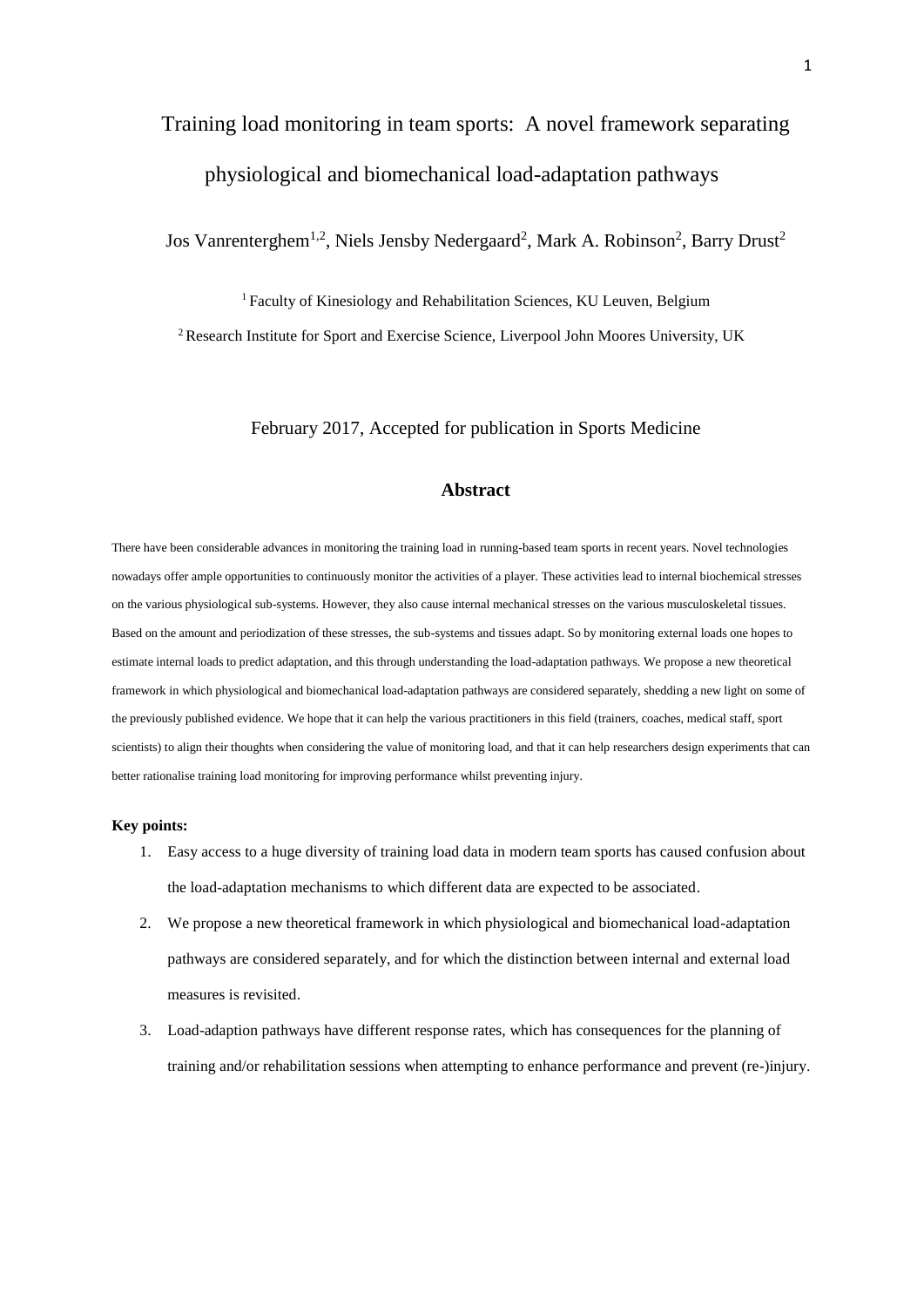### *1. Introduction*

Team sports are demanding activities and when players are challenged to an appropriate level this can lead to physiological adaptations of the aerobic, cardiovascular and muscular systems. These adaptations benefit sporting performance through increased endurance, speed, strength, or power. Excessive amounts of training can however lead to overload of the system's capacity, and increased risk of injury and illness. Otherwise, insufficient training may annihilate the performance benefits. It is thus generally accepted that players should be challenged adequately through appropriate periodization of their activities, allowing optimal recovery between bouts of activity to achieve the desired physiological adaptations of the system (1). The activities performed by the athlete represent an external load, yet the abovementioned physiological adaptations come about because of internal load, and this primarily in the form of biochemical stresses.

Besides biochemical stresses, the activities performed by the athlete also lead to mechanical stresses on the different tissues that comprise the musculoskeletal system, that is, on cartilage, bone, muscle, and tendon tissue. Basic tissue engineering science has demonstrated how mechanical stresses are directly related to tissue damage and repair (e.g. (2)), showing that homeostasis is triggered directly through a narrow window of load intensities. This means that as a consequence of the mechanical stresses structural and functional adaptations of the musculoskeletal system take place. In the applied field of training load monitoring this mechanical load-adaptation pathway has been largely overlooked. We therefore propose a novel framework in which the physiological and biomechanical load-adaptation pathways are considered separately, as schematically presented in Figure 1. Albeit oversimplified, for physiological load-adaptations one could seek analogy in the workings of a car engine, where the key focus is on the consumption of fuel and oxygen. Sticking with this car analogy, the biomechanical load-adaptations could be represented by the suspension system, where the key focus is on keeping the mechanical properties intact. The aim of this paper is to present how some scientific evidence on measures of external and internal training load could be interpreted according to these separate pathways, in the hope that this may ultimately help resolve a current lack of consensus in measures of training load (3).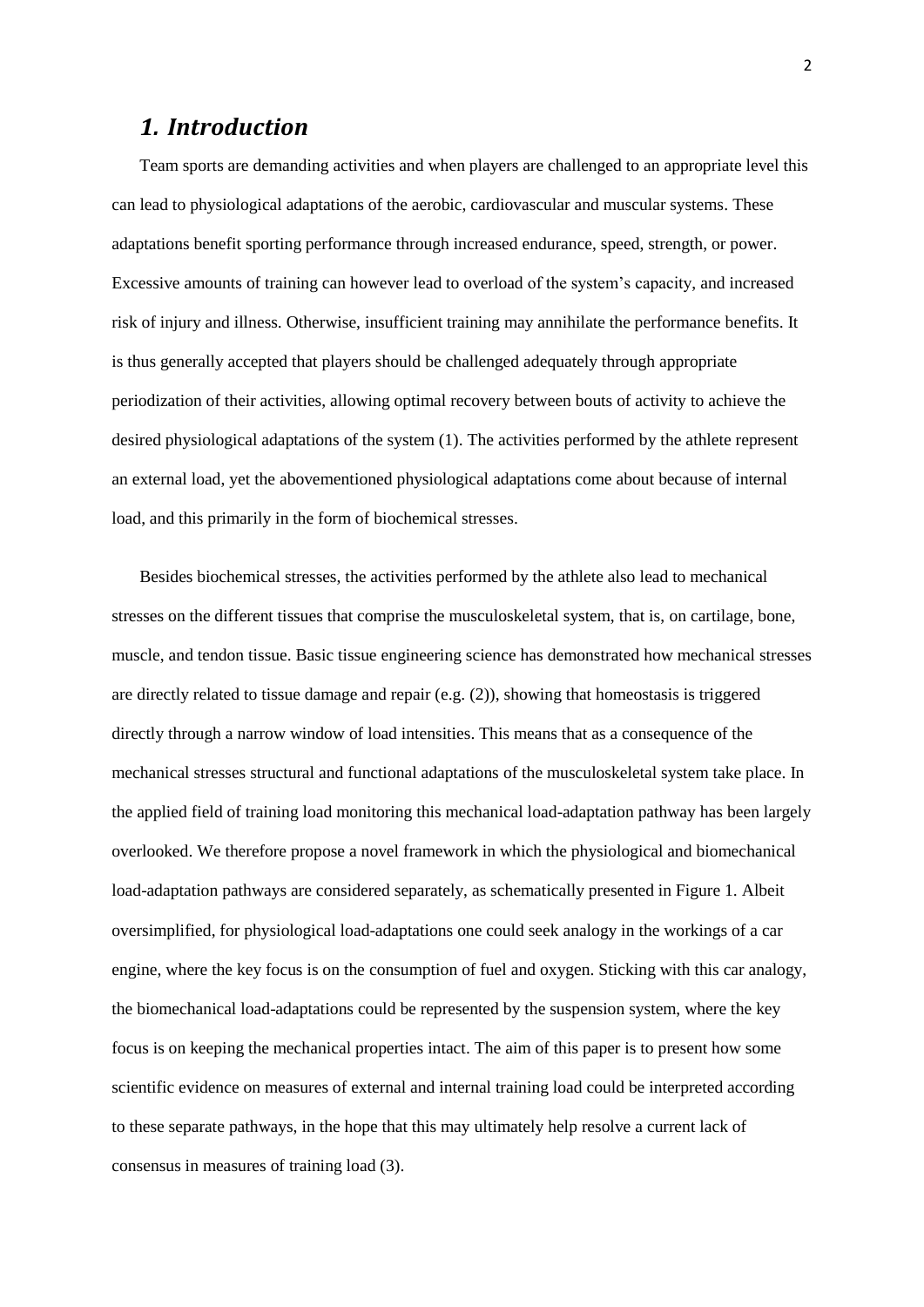

*Figure 1: A new player load monitoring framework outlining the cyclical nature in which physiological and biomechanical load leads to adaptation of the biological system as a whole.*

### *2. Monitoring external load*

In the past few years player monitoring systems based on Global Positioning Systems (GPS) have shown to be reliable and valid for monitoring player activity levels in running-based team sports (4– 10). Particularly kinematic variables such as distance covered or some form of the average running velocity are physiologically relevant, as they can be representative of energy consumption through the use of so-called 'metabolic power equations'. This works reasonably well for constant speed sporting activities (11,12), however accelerating and decelerating the body involves greater energetic cost than maintaining constant speed (13), which has led to the integration of GPS-based accelerations (second derivative of displacement) into adapted power equations for team sports (14–16). Whilst this was shown to improve estimates of energetic load (15), the fact that team sports involve non-steady state locomotion makes it very difficult to accurately estimate metabolic power, added with the fact that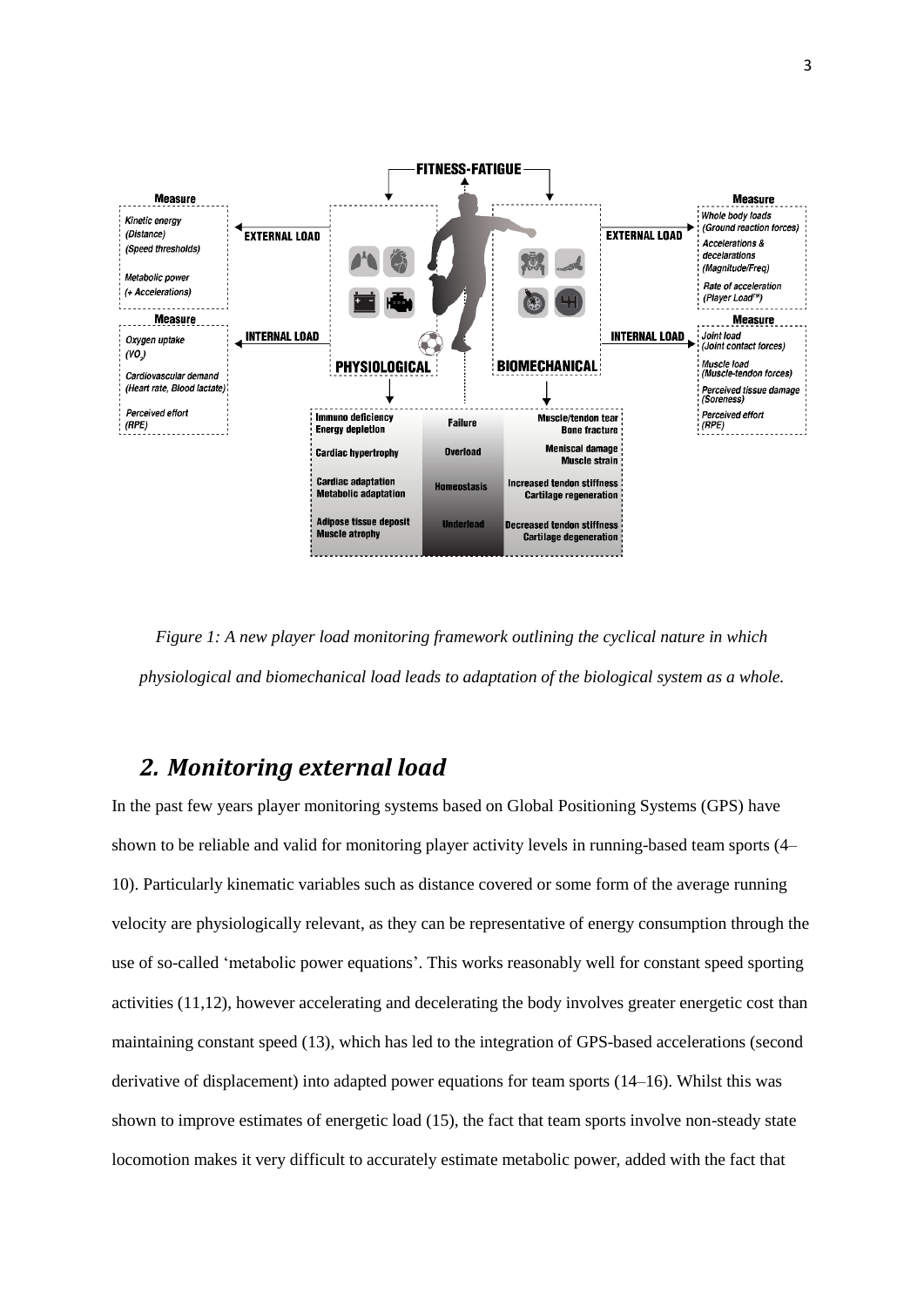reliability and validity of velocity-based measures is lower for movements with higher accelerations (10,17), and the accuracy of GPS-based acceleration signals is known to be limited (18).

The biomechanical component of training load (Figure 1 right hand side) depends largely on propulsive and breaking forces against the ground. It has been recognised that players in team sports undertake some 500 rapid accelerations and decelerations in a single match (19). The mechanical stresses on soft tissues (internal load) come from these external kinetic demands of absorbing high forces from the impact with the environment and generating high forces to push off against the ground (remember the car suspension analogy). Measuring these external forces directly is possible but difficult outside of a laboratory. Instead, measuring the accelerations based on Newton's second law (with a certain mass, accelerations are proportional to the external forces acting on the body) is more feasible. The availability of low-cost inertial sensors has led to the integration of accelerometers in commercially available GPS units, and this in turn has led to an expansion of the literature towards evaluating reliability of accelerometry-based variables (20–23) and their utility to assess training load in various situations (24–27) and sporting populations (23,24,28–30).

Accelerometers provide a continuous signal at a high measuring frequency (currently 100Hz in most commercially available units) and so providing a summative measure of this signal is needed to represent the extent to which the body has been 'shaken up'. A number of these summative measures have been proposed such as 'Dynamic Stress Load' (31), 'New Body Load' (32) or 'Force Load' (33), yet arguably the most commonly reported measure has been Player Load<sup>TM</sup> (20,28). The premise of these summative measures is that an estimate of the external biomechanical load can be provided through accumulating the rates of acceleration. Recent studies have used PlayerLoad<sup>TM</sup> values to monitor training load in season and between matches (34,35) and some studies determined typical profiles in various team sports (34,36–39). Scientists have attempted to relate this to the physiological load (external or internal measures), similar to what is commonly done in physical activity monitoring (as reviewed in (40,41)). For example, one study demonstrated moderate to high relationships between PlayerLoad<sup>TM</sup> and distance covered (29,42), while other studies have demonstrated a moderate to high relationship between PlayerLoad<sup>TM</sup> and ratings of perceived exertion (RPE) (42–44)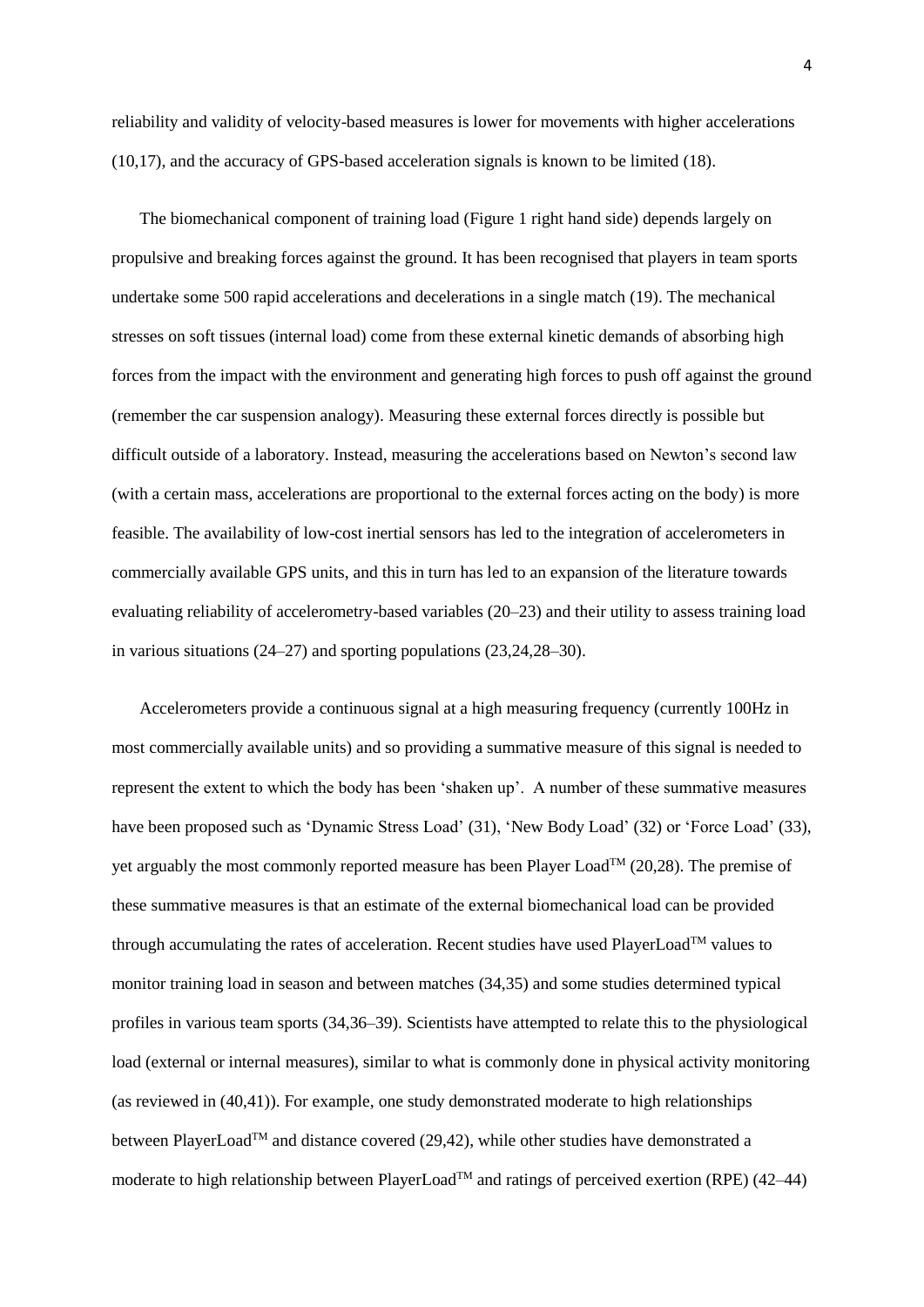and trivial to moderate relationship between PlayerLoad<sup>TM</sup> and  $\dot{V}O_2$  or heart rate data, respectively (20,42,45). These relationships between measures of physiological and biomechanical loads lack a solid foundation, except for the fact that in running-based team sports the variations in both types of loads are generally experienced together. In fact, this was recognised in three papers, where based on the poor relationship it was suggested that accumulated accelerometer-based outcomes such as PlayerLoad<sup>TM</sup> measure a different construct of the training process than internal physiological load measures such as RPE or HR (35,38,42). Rather, these measures are valuable to estimate the extent to which the player through their activities experiences accelerations and hence biomechanical load of the body as a whole. Considering that the trunk is the body segment with highest mass, attaching an accelerometer to the trunk provides the closest measure of the accelerations of the whole body. The relationship between trunk and whole-body accelerations is not perfect but at least offers a starting point for measuring external load from a biomechanical perspective (46).

## *3. Monitoring internal load*

From a physiological perspective, if the external load is increased by running further and faster, then that will lead to increased metabolic energy cost (47,48). This metabolic energy is needed to drive muscle contractions, which mainly require the provision of carbohydrates, fats and proteins, and the provision of oxygen in the case of aerobic energy-burning processes. These are primarily challenges to the cardiorespiratory system and therefore measures of internal physiological load are most often related to oxygen consumption and cardiac output. The various techniques and measures of internal load have recently been reviewed elsewhere (49,50), and here we will focus on some of the most commonly used ones. For example, cardiorespiratory output is easily assessed in the field by recording heart rates or related outcome variables (e.g. Training Impulse TRIMP as in (51)) and has seen more interest than oxygen consumption which needs semi-invasive lab-based techniques. Both cardiorespiratory measures ignore the anaerobic contributions, for which blood lactate values have been assessed (52,53). Blood lactate values reflect an accumulation of previous efforts rather than a measure of the last bout of anaerobic contribution (23). Second, a less direct measure of internal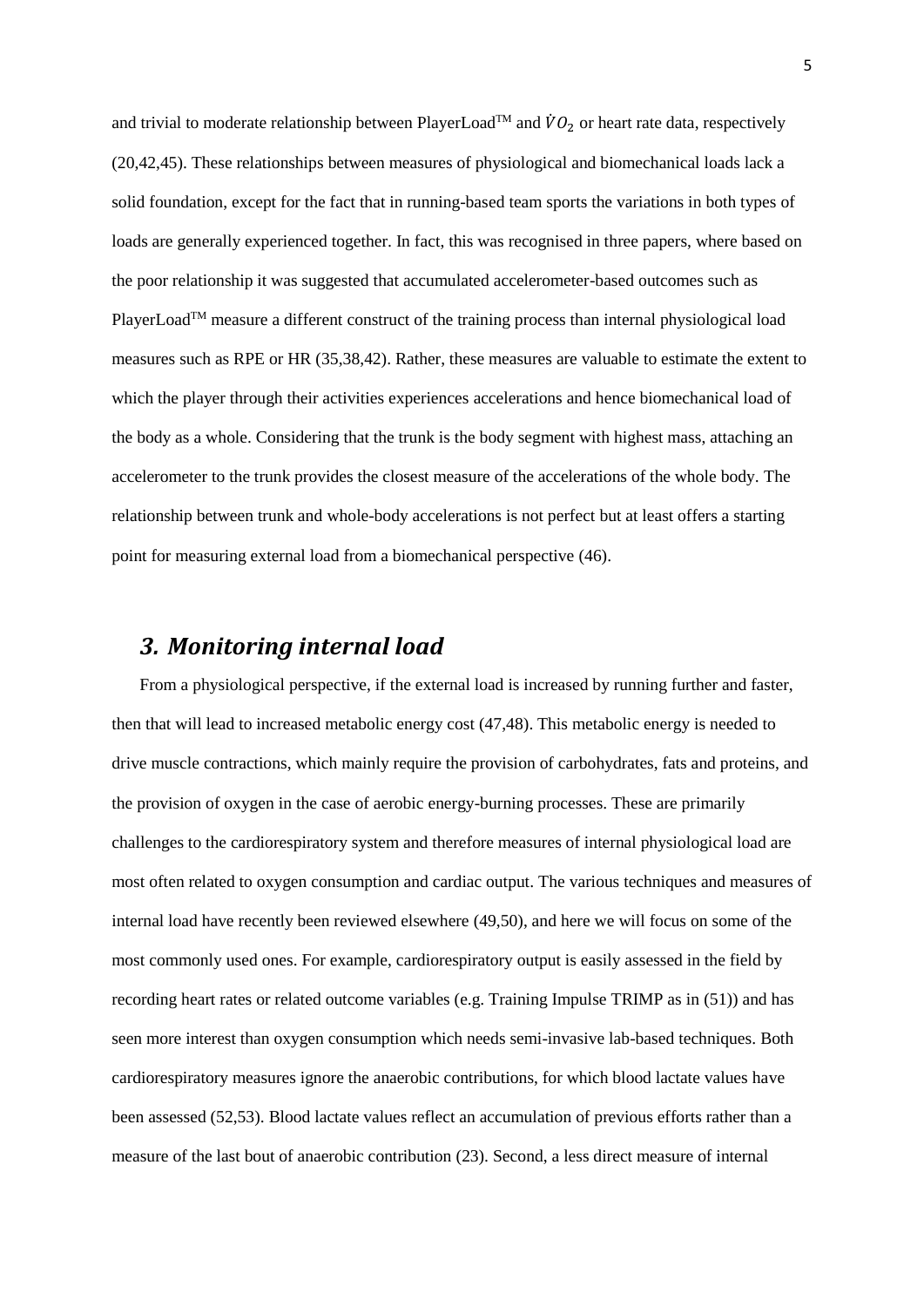physiological load is the subjective Rating of Perceived Exertion (RPE). This is seen as an index for training stress, and has seen great popularity in the field because of its ease in administration (51,54,55). Despite the subjective nature of RPE it has been shown to correlate well with a number of heart rate based internal load indicators when multiplied by the duration of the session (56), which could justify its use as an estimate of internal physiological load. Altogether, a number of techniques to monitor internal physiological load, albeit indirectly, have become established in running-based team sports, which is not yet the case for monitoring internal biomechanical load.

Monitoring mechanical stresses on the musculoskeletal system requires measurement of variables such as joint contact forces or muscle-tendon forces. Advanced biomechanical work is currently being undertaken to estimate such forces in a lab environment through musculoskeletal modelling approaches (e.g., 57). At present this is impossible in a field context, and the relationship between aforementioned measures of external load (e.g. from trunk accelerometry) and tissue specific mechanical stresses are insufficiently understood, so the question is whether indirect measures of mechanical stresses to musculoskeletal tissue are available. A first candidate is in fact RPE, which was earlier proposed as a measure of internal physiological load. We would argue that the biomechanical load can also lead to a perception of how hard a session was, and that a generic RPE probably reflects both types of internal load (biochemical and mechanical stress). In one study the session-based RPE (RPE multiplied by the duration of the session) was actually explained by acceleration-based measures at least to the same extent as by measures of energy expenditure, which would suggest that it veers towards internal biomechanical load (31). By asking the player to be specific in how much their 'breathing' was affected or how much their 'legs' were affected, one may well be able to separate their perceptions of physiological and biomechanical load. The idea of differential RPE's is not novel with 'breathlessness' and 'leg exertion' closely reflecting the distinction between physiological and biomechanical load, respectively (58). Other measures of how mechanically damaging training activities have been for the musculo-skeletal system is the rating of muscle soreness (59,60), the Profile of Moods (POMS) questionnaire, or the Recovery-Stress Questionnaire (REST-Q) (61). Important disadvantages of these measures however is that these are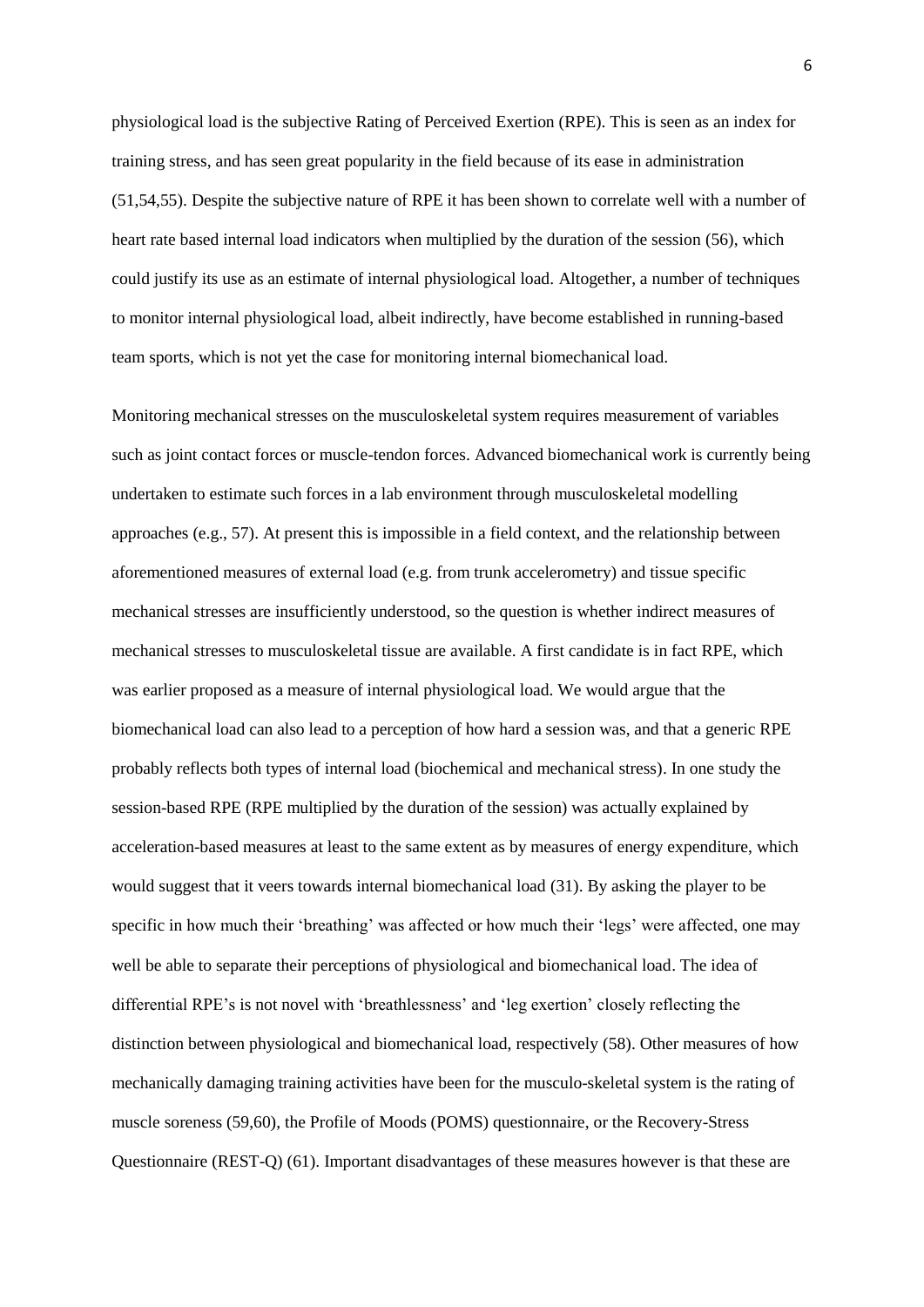best measured one or two days after the session took place rather than immediately after the session, taking into account the principle of delayed onset of muscle soreness (DOMS), and that the repeated bout effect quickly leads to less detectable or absence of muscle soreness (62). Therefore, a more direct indicator of muscle damage is desired and this is possible through measuring serum Creatine Kinase (CK) levels (63). In fact, increased CK levels have been shown to moderately relate to acceleration-based player load in Rugby League (60) and in Australian Rules Football (64), evidencing the relationship between accumulated tissue trauma (internal load) and external biomechanical loads. A limitation of CK levels as indicator for accumulated tissue damage is however that its measurement is difficult, that a single acute macro trauma likely overrides the measure of accumulated trauma, and that there is still a similar repeated bout effect as with measures of muscle soreness. In summary, internal loads can be difficult to measure directly, both from a physiological and biomechanical perspective, but subjective assessments through for example differential RPE's may well be a suitable indirect alternative.

## *4. Adaptation*

Principles of load and the assumed consequent adaptation are generally accepted in a physiological context of training load monitoring, both central (heart, lungs, nervous system) or peripherally (capillarization, fibre subtypes, molecular, oxidative, glycolytic). In the context of team sports, these have been reviewed extensively elsewhere (e.g. 48,63). To our knowledge this principle has however not yet been formulated in an explicitly biomechanical context. Whilst a recent editorial (66) and review (54) have already alluded to this, we believe that with some more detailed biomechanical understanding the distinct biomechanical load-adaptation pathway in the proposed framework can be further justified.

Biomechanical adaptations take place through mechanical stresses to the various musculoskeletal tissues. Muscular adaptations are perhaps best known and the most responsive to mechanical stimuli, with considerable adaptations to mechanical properties such as fascicle length, pennation angle, and muscle thickness (for an excellent review on this matter, see (67)). Similar to how muscle properties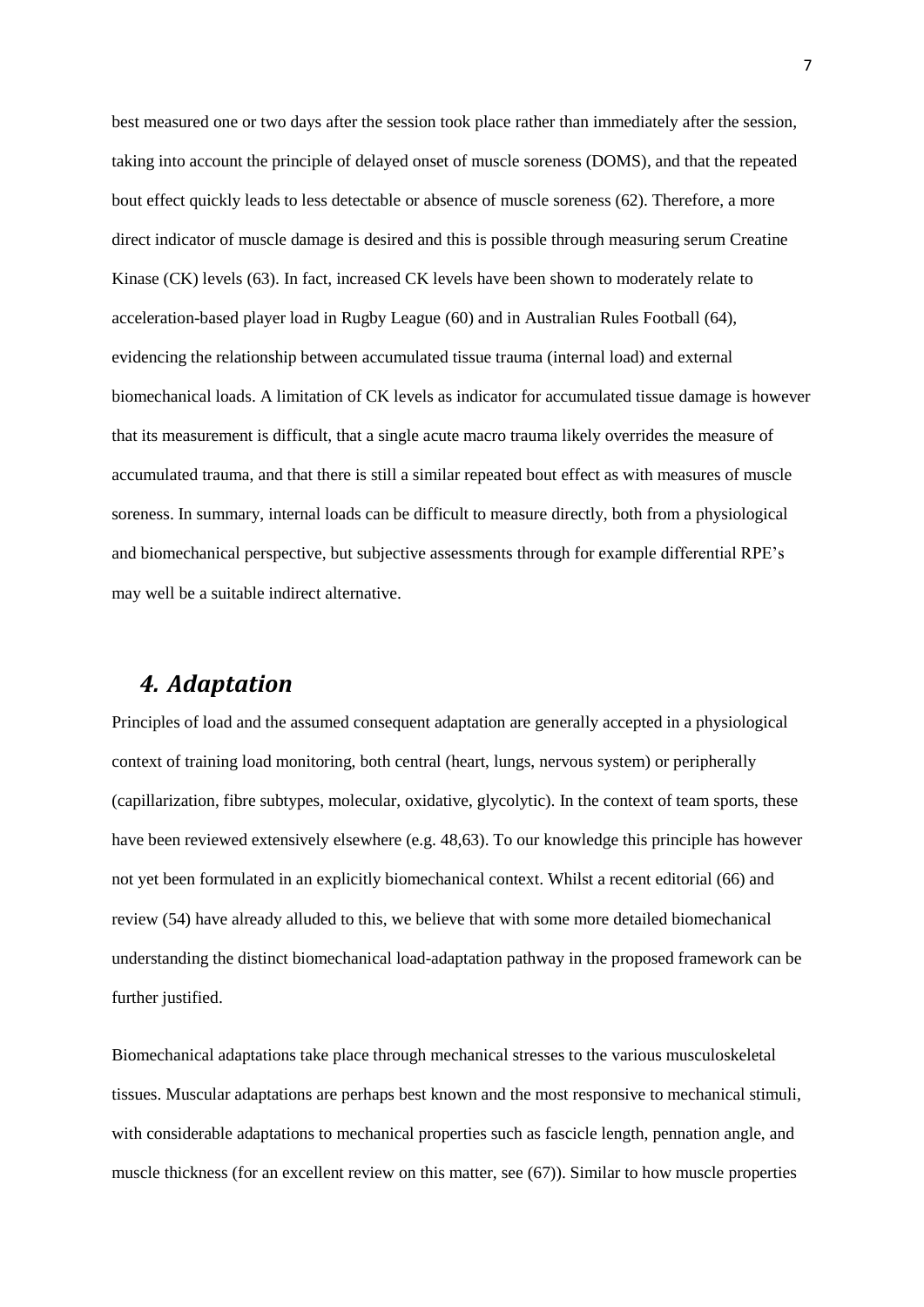depend on mechanical stimuli, the synthesis of other soft tissues and their molecular turnover depends on the mechanical stresses to which they are exposed. For example, articular cartilage which is regularly exposed to high levels of stress has a higher cell volume (68), has a higher content of proteoglycans for better synthesis (69,70), and is stiffer (71). Similarly, tendons undergo structural adaptations that change their modulus (72), as well as size adaptations based on habitual loading patterns (73). Whilst it is commonly known that excessive mechanical load accumulation can generate structural failure in the form of chronic injuries (e.g. stress fractures, tendinitis), the more subtle biomechanical adaptations are often overlooked. This is probably because they are less obvious to observe, and they tend to have a slower response rate than physiological adaptations.



*Figure 2: Theoretical example of how different time frames between physiological and biomechanical adaptation may need different periodization between physiological and biomechanical load. The dotted blocks represent an alternative biomechanical load periodization, leading to an improved biomechanical adaptation profile as the dotted line.*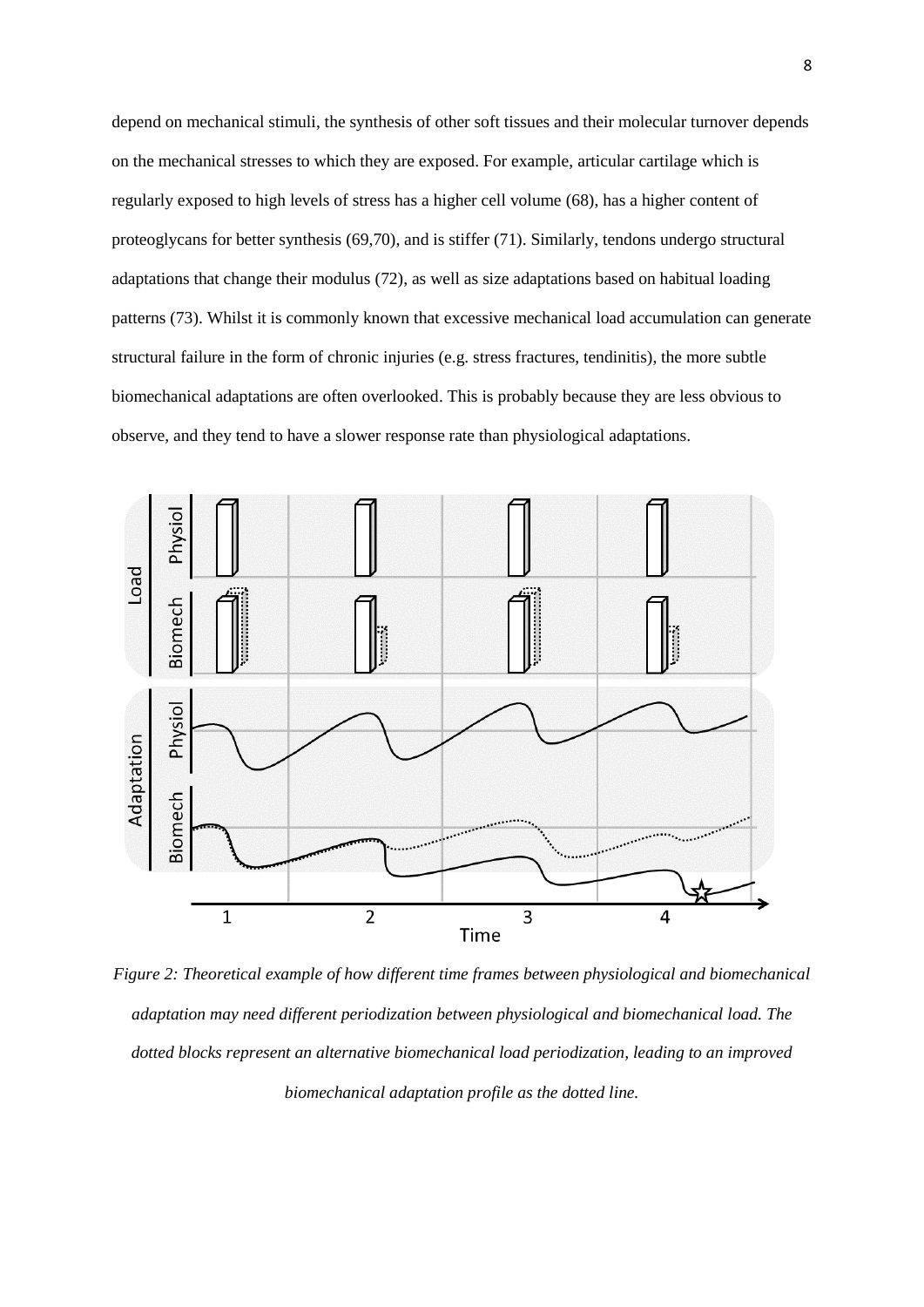Differences in response rates can have important consequences, as is demonstrated in Figure 2. In the top part of Figure 2 a sequence of physiological and biomechanical internal loading is delivered to the system in the form of training sessions with a certain amount of load, for example with two day intervals in between sessions. In the bottom part of Figure 2, the associated changes to the state of physiological and biomechanical systems is shown through the solid lines, which could be glycogen availability within the muscle (physiological), and stiffness of a tendon (biomechanical), just to name two. When hypothetically taking a biomechanical response rate that is twice as long as the physiological response rate, the physiological adaptation has reached supercompensation and the next training session comes at the right time to achieve gradual improvement of the system. However, due to its slower response rate biomechanical adaptation is still incomplete, meaning that the next biomechanical load arrives at a time when the tissue is still weakened, causing gradual degeneration until a critical weakness and tissue failure may be reached (as indicated by the star in Figure 2). Perhaps the amount of biomechanical load should be reduced at times of weakness (dashed biomechanical load block with dashed biomechanical adaptation line at time point 2), allowing for supercompensation in the tissue properties to take place before a higher biomechanical load is delivered at time point 3. This theoretical example of how periodisation could pursue optimal sequencing of load, is only possible if one is able to separately control physiological and biomechanical load. We will discuss in the next section a couple of examples of how this can be achieved in running-based team sports.

# *5. Differentiating physiological and biomechanical load*

Separate modification of physiological and biomechanical load is already common practise in rehabilitation of lower extremity musculo-skeletal injuries. Aqua jogging exercises and more recently exercises on an anti-gravity (also called lower-body positive-pressure) treadmill have become common practice during the rehabilitation of athletic injuries (74). Such exercises aim to provide physiological load with reduced biomechanical load, and for both types of exercises ground reaction forces are reduced by up to 20% depending on modality (75,76). The benefit of these exercises is that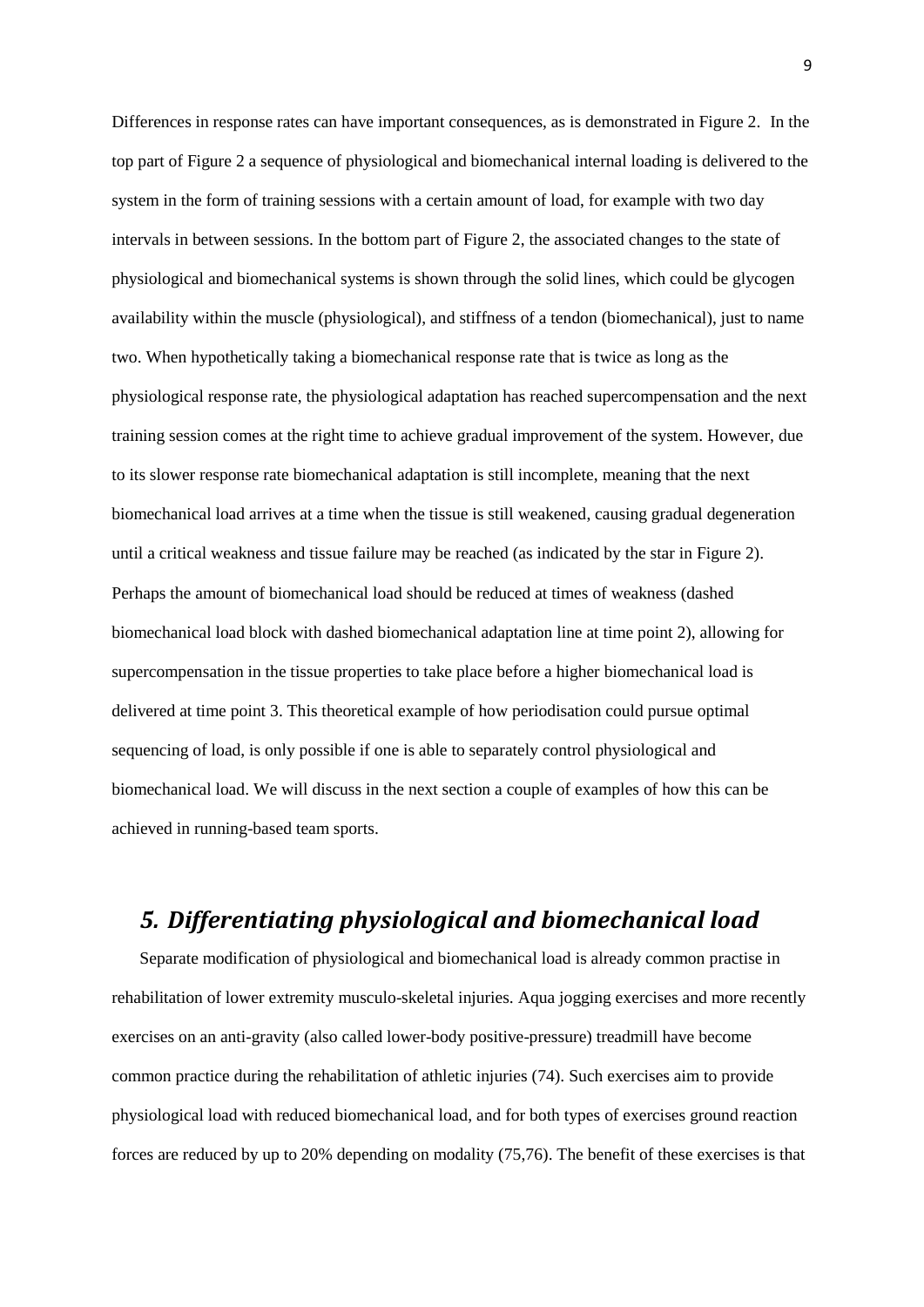despite low biomechanical load they involve walking or running locomotion that is only slightly altered due to water resistance (77), so these are favoured against cycling exercises even if tissue loading due to impact is known to be negligible during cycling. Another example of load differentiation can be found in the load alterations as observed when playing small-sided games. Studies have found that reducing pitch size reduces the physiological load (78,79), but that it likely increases the biomechanical load (79,80). Another example is the use of high-intensity interval training (HIT) which delivers a high physiological load but with low biomechanical load. As suggested in a recent review on HIT (81) this could therefore be a practical example of the alternative training session which one may wish to schedule at time points 3 and 4 in Figure 2. A final example is running on sand, where it was found to be possible to perform maximal intensity sprints involving high physiological load but reduce the biomechanical load (impact) considerably compared to what is typically experienced on a harder surface (e.g. concrete or grass) (82).

### *6. Conclusion*

Huge amounts of data can be monitored on a daily basis. Turning this data into relevant information for players, coaches and therapists can be an extremely daunting challenge for a novice sports scientist entering the professional sporting environment. With this paper we would like to encourage not only sport scientists to pursue further research according to a framework that differentiates physiological and biomechanical load-adaptation pathways, but also the broader coaching and sports medical staff in running-based team sports to venture into some of the biomechanical literature reviewed in this paper and sharpen their views on how monitoring training load can be a valuable tool for improving performance whilst preventing injury.

#### **Funding**

No financial support was received for the conduct of this study or preparation of this article.

#### **Conflict of interest**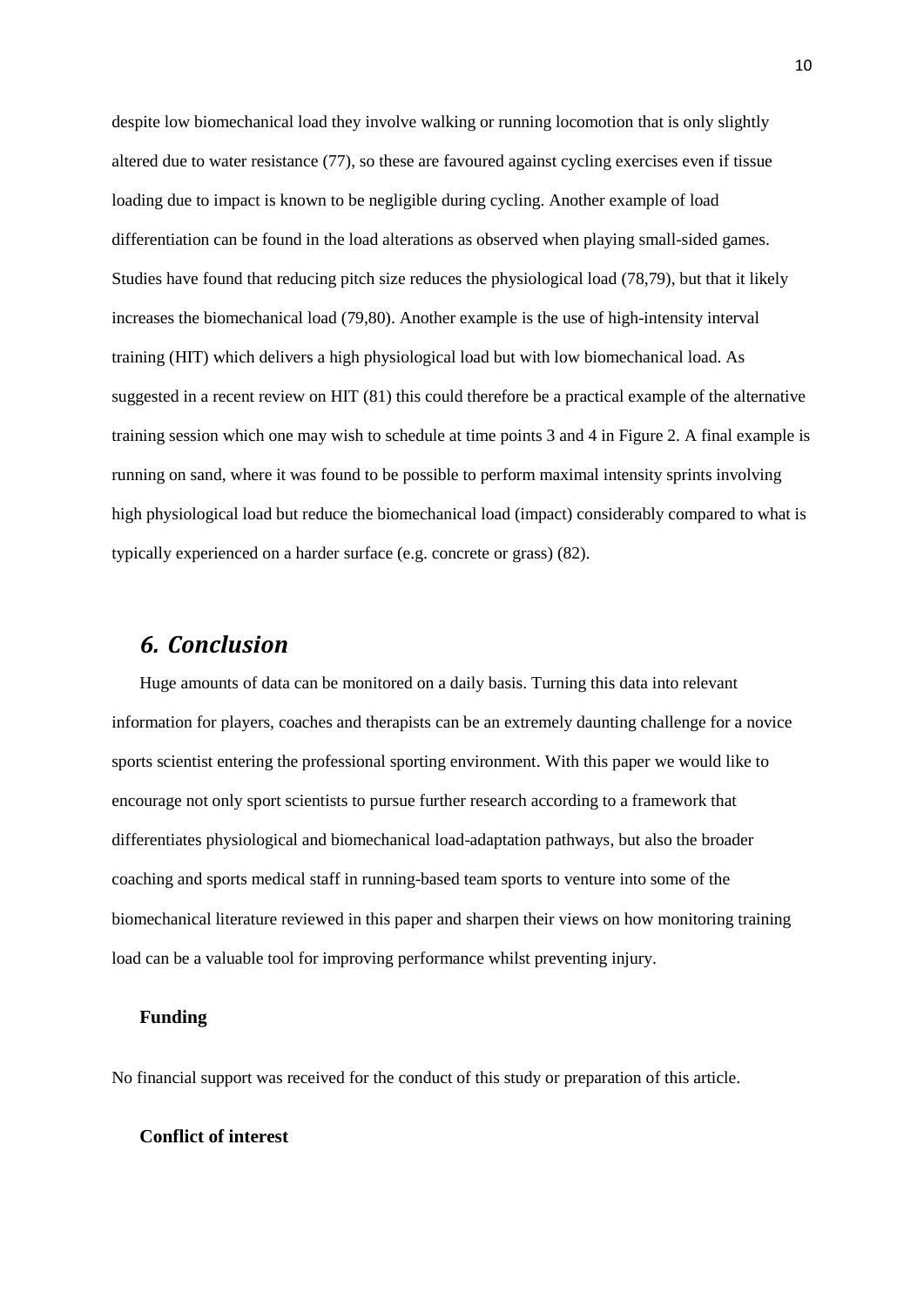Jos Vanrenterghem, Niels Nedergaard, Mark Robinson, and Barry Drust declare that they have no conflict of interest relevant to the views shared in this article.

### **References**

- 1. Bompa TO, Haff GG. Periodization: Theory and methodology of training. Human Kinetics Publishers; 2009.
- 2. Wang T, Lin Z, Day RE, Gardiner B, Landao-Bassonga E, Rubenson J, et al. Programmable mechanical stimulation influences tendon homeostasis in a bioreactor system. Biotechnol Bioeng. 2013;110(5):1495–507.
- 3. Cummins C, Orr R, O'Connor H, West C. Global positioning systems (GPS) and microtechnology sensors in team sports: A systematic review. Sport Med. 2013;43(10):1025– 42.
- 4. Duffield R, Reid M, Baker J, Spratford W. Accuracy and reliability of GPS devices for measurement of movement patterns in confined spaces for court-based sports. J Sci Med Sport. 2010;13(5):523–5.
- 5. Gray AJ, Jenkins D, Andrews MH, Taaffe DR, Glover ML. Validity and reliability of GPS for measuring distance travelled in field-based team sports. J Sports Sci. 2010;28(12):1319–25.
- 6. Johnston RJ, Watsford ML, Pine MJ, Spurrs RW, Sporri D. Assessment of 5 Hz and 10 Hz GPS units for measuring athlete movement demands. Int J Perform Anal Sport. 2013;13(1):262–74.
- 7. Köklü Y, Arslan Y, Alemdaroglu U, Duffield R. The accuracy and reliability of Spi ProX global positioning system devices for measuring movement demands of team sports. J Sports Med Phys Fitness. 2015;55(5):471–7.
- 8. MacLeod H, Morris J, Nevill A, Sunderland C. The validity of a non-differential global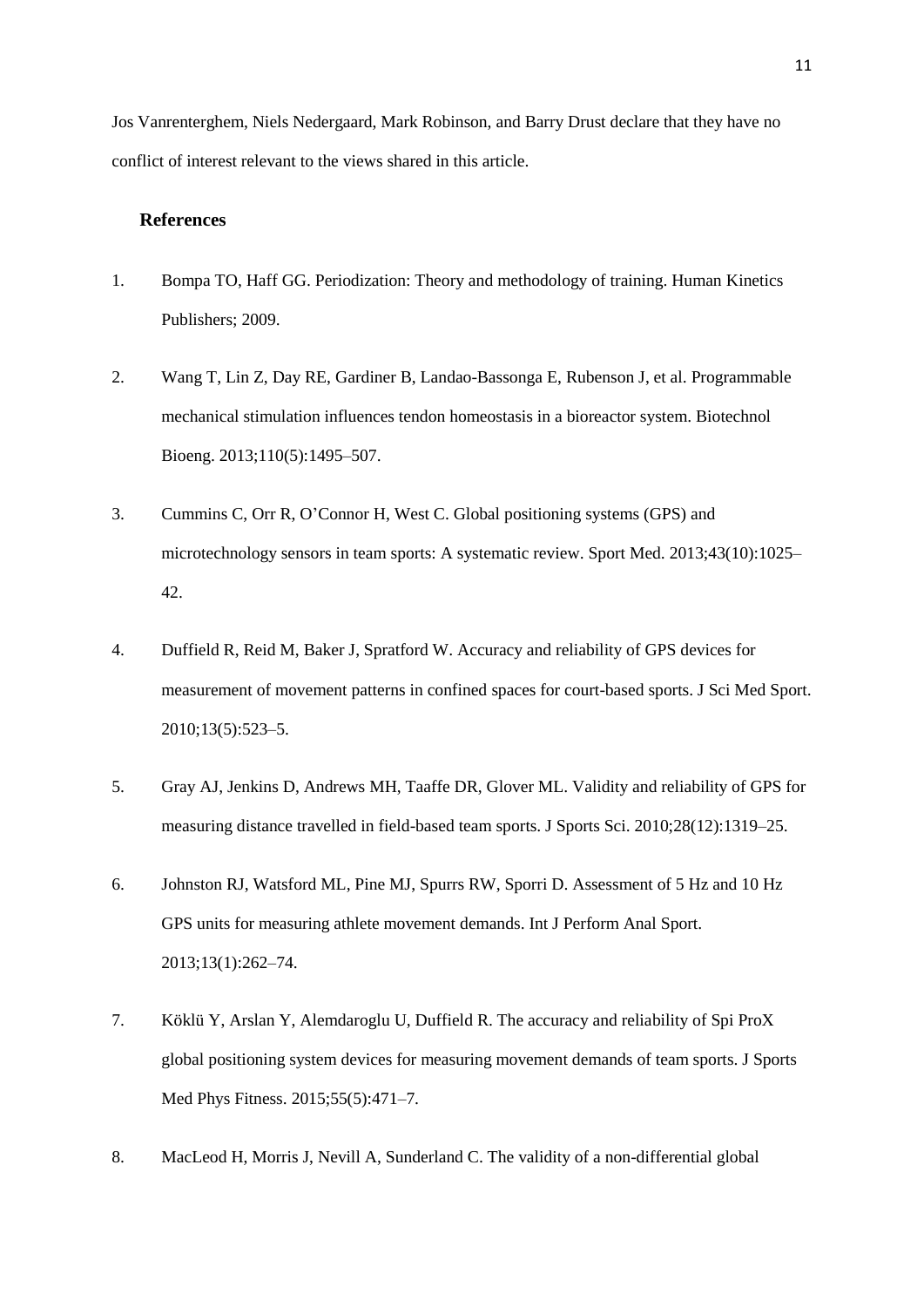positioning system for assessing player movement patterns in field hockey. J Sports Sci. 2009;27(2):121–8.

- 9. Portas MD, Harley JA, Barnes CA, Rush CJ. The validity and reliability of 1-Hz and 5-Hz Global Positioning Systems for linear, multidirectional, and soccer-specific activities. Int J Sports Physiol Perform. 2010;5(4):448–58.
- 10. Varley MC, Fairweather IH, Aughey RJ. Validity and reliability of GPS for measuring instantaneous velocity during acceleration, deceleration, and constant motion. J Sports Sci. 2012;30(2):121–7.
- 11. de Koning JJ, Bobbert MF, Foster C. Determination of optimal pacing strategy in track cycling with an energy flow model. J Sci Med Sport. 1999;2(3):266–77.
- 12. Koning JJ De, Foster C, Lampen J, Hettinga F, Bobbert MF, Koning D, et al. Experimental evaluation of the power balance model of speed skating. J Appl Physiol. 2005;98:227–33.
- 13. di Prampero PE. Sprint running: a new energetic approach. J Exp Biol. 2005;208(14):2809–16.
- 14. Osgnach C, Poser S, Bernardini R, Rinaldo R, Di Prampero PE. Energy cost and metabolic power in elite soccer: A new match analysis approach. Med Sci Sports Exerc. 2010;42(1):170– 8.
- 15. Gaudino P, Iaia FM, Alberti G, Strudwick AJ, Atkinson G, Gregson W. Monitoring Training in Elite Soccer Players : Systematic Bias between Running Speed and Metabolic Power Data Monitoring Training in Elite Soccer Players : Systematic Bias between Running Speed and Metabolic Power Data. Int J Sports Med. 2013;34(11):963–8.
- 16. Sheppard JM, Young WB, Doyle TLA, Sheppard TA, Newton RU. An evaluation of a new test of reactive agility and its relationship to sprint speed and change of direction speed. J Sci Med Sport. 2006;9(4):342–9.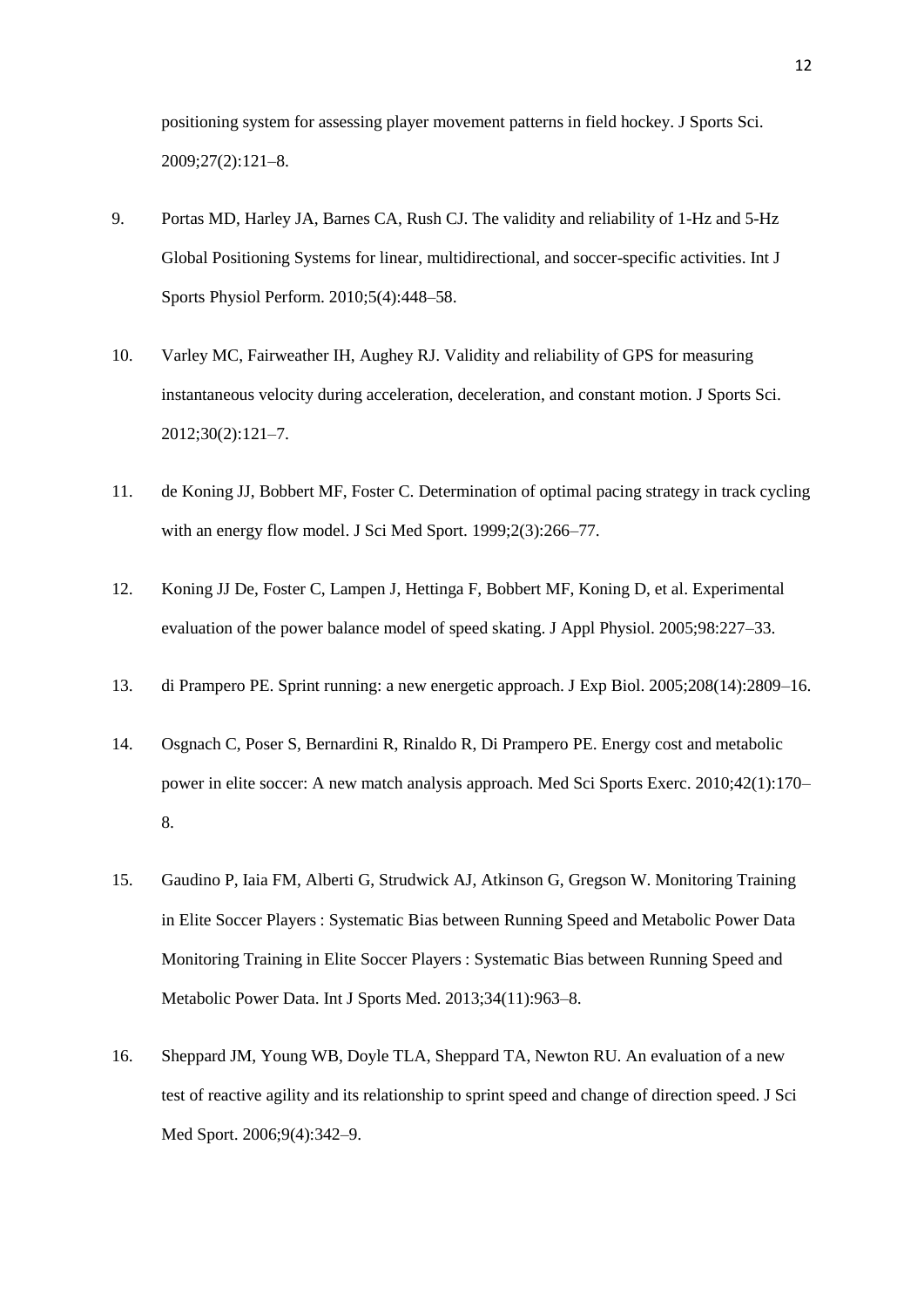- 17. Akenhead R, French D, Thompson KG, Hayes PR. The acceleration dependent validity and reliability of 10Hz GPS. J Sci Med Sport. 2014;17(5):562–6.
- 18. Stevens TGA, De Ruiter CJ, Van Niel C, Van De Rhee R, Beek PJ, Savelsbergh GJP. Measuring acceleration and deceleration in soccer-specific movements using a local position measurement (lpm) system. Int J Sports Physiol Perform. 2014;9(3):446–56.
- 19. Bloomfield J, Polman R, O'Donoghue P. Physical demands of different positions in FA Premier League soccer. J Sport Sci Med. 2007;6(1):63–70.
- 20. Barrett S, Midgley A, Lovell R. PlayerLoad<sup>TM</sup>: Reliability, convergent validity, and influence of unit position during treadmill running. Int J Sports Physiol Perform. 2014;9(6):945–52.
- 21. Boyd LJ, Ball K, Aughey RJ. The relaibility of MinimaxX accelerometers for measuring physical activity in Australian football. Int J Sport Physiol Perform. 2011;6:311–21.
- 22. Kelly SJ, Murphy AJ, Watsford ML, Austin D, Rennie M. Reliability and validity of sports accelerometers during static and dynamic testing. Int J Sports Physiol Perform. 2015;10(1):106–11.
- 23. Barron D, Atkins S, Edmundson C, Fewtrell D. Accelerometer derived load according to playing position in competitive youth soccer. Int J Perform Anal Sport. 2014;14(3):734–43.
- 24. Cormack SJ, Smith RL, Mooney MM, Young WB, O'Brien BJ. Accelerometer load as a measure of activity profile in different standards of netball match play. Int J Sports Physiol Perform. 2014;9(2):283–91.
- 25. Page R, Marrin K, Brogden C, Greig M. Biomechanical and physiological response to a contemporary soccer match-play simulation. J Strength Cond Res. 2015;29(10):2860–6.
- 26. Wundersitz DWT, Gastin PB, Richter C, Robertson SJ, Netto KJ. Validity of a trunk-mounted accelerometer to assess peak accelerations during walking, jogging and running. Eur J Sport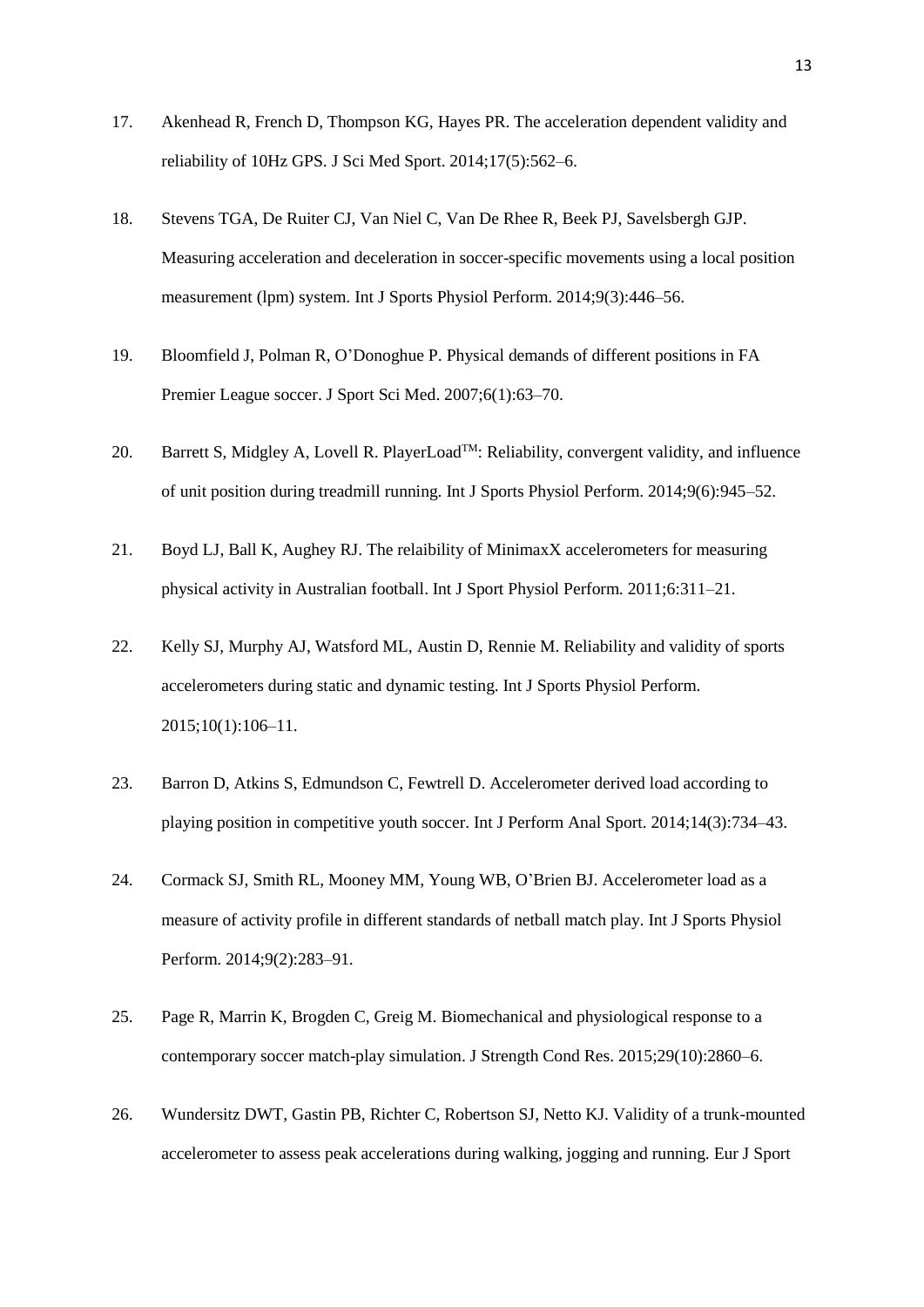Sci. 2015;15(5):382–90.

- 27. Wundersitz DWT, Gastin PB, Robertson S, Davey PC, Netto KJ. Validation of a trunkmounted accelerometer to measure peak impacts during team sport movements. Int J Sports Med. 2015;36(9):742–6.
- 28. Boyd LJ, Ball K, Aughey RJ. Quantifying external load in australian football matches and training using accelerometers. Int J Sports Physiol Perform. 2013;8(1):44–51.
- 29. Polglaze T, Dawson B, Hiscock DJ, Peeling P. A comparative analysis of accelerometer and time - Motion data in elite men's hockey training and competition. Int J Sports Physiol Perform. 2015;10(4):446–51.
- 30. Terje D, Jørgen I, Gertjan E, Geir Håvard H, Ulrik W. Player load, acceleration, and deceleration during 45 competitive matches of elite soccer. J Strength Cond Res. 2015;30(2):1–28.
- 31. Gaudino P, Iaia FM, Strudwick AJ, Hawkins RD, Alberti G, Atkinson G, et al. Factors Influencing Perception of Effort (Session-RPE) During Elite Soccer Training. Int J Sports Physiol Perform. 2015;10(7):860–4.
- 32. Ehrmann FE, Duncan CS, Sindhusake D, Franzsen WN, Greene DA. GPS and Injury Prevention in Professional Soccer. J Strength Cond Res. 2016;30(2):360–7.
- 33. Colby M j., Dawson B, Heasman J, Rogalski B, Gabbett TJ. Accelerometer and GPS-derived running loads and injury risk in elite Australian footballers. J Strength Cond Res. 2014;28(8):2244–52.
- 34. Kempton T, Sullivan C, Bilsborough JC, Cordy J, Coutts AJ. Match-to-match variation in physical activity and technical skill measures in professional Australian Football. J Sci Med Sport. 2015;18(1):109–13.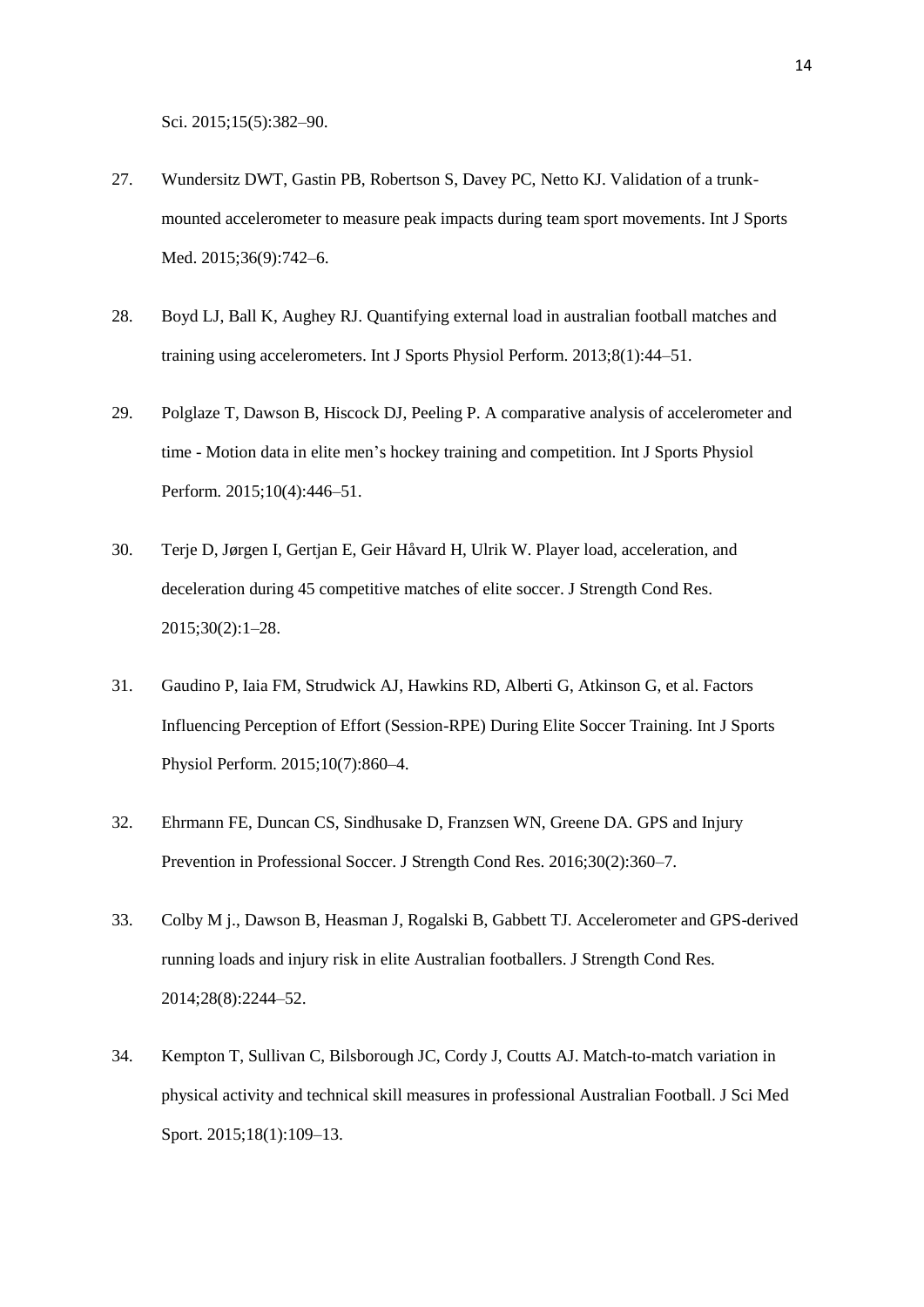- 35. Scott BR, Lockie RG, Knight TJ, Clark AC, De Jonge XAKJ. A comparison of methods to quantify the in-season training load of professional soccer players. Int J Sports Physiol Perform. 2013;8(2):195–202.
- 36. Chandler PT, Pinder SJ, Curran JD, Gabbett TJ. Physical demands of training and competition in collegiate netball players. J Strength Cond Res. 2014;28(10):2732–7.
- 37. Polley CS, Cormack SJ, Gabbett TJ, Polglaze T. Activity profile of high-level Australian lacrosse players. J Strength Cond Res. 2015;29(1):126–36.
- 38. Scanlan AT, Wen N, Tucker PS, Dalbo VJ. The relationships between internal and external training load models during basketball training. J Strength Cond Res. 2014;28(9):2397–405.
- 39. Sullivan C, Bilsborough JC, Cianciosi M, Hocking J, Cordy JT, Coutts AJ. Factors affecting match performance in professional Australian football. Int J Sport Physiol Perform. 2014;9:561–6.
- 40. Chen KY, Bassett DR. The technology of accelerometry-based activity monitors: Current and future. Med Sci Sports Exerc. 2005;37(11 SUPPL.):S490–500.
- 41. Yang CC, Hsu YL. A review of accelerometry-based wearable motion detectors for physical activity monitoring. Sensors. 2010;10(8):7772–88.
- 42. Casamichana D, Castellano J, Calleja-Gonzalez J, San Roman J, Castagna C. Relationship between indicators of training load in soccer players. J Strength Cond Res. 2013;27(2):369–74.
- 43. Gallo T, Cormack S, Gabbett T, Williams M, Lorenzen C. Characteristics impacting on session rating of perceived exertion training load in Australian footballers. J Sports Sci. 2014;414(August 2014):1–9.
- 44. Weston M. Difficulties in Determining the Dose-Response Nature of Competitive Soccer Matches. J Athl Enhanc. 2013;2(1):1–2.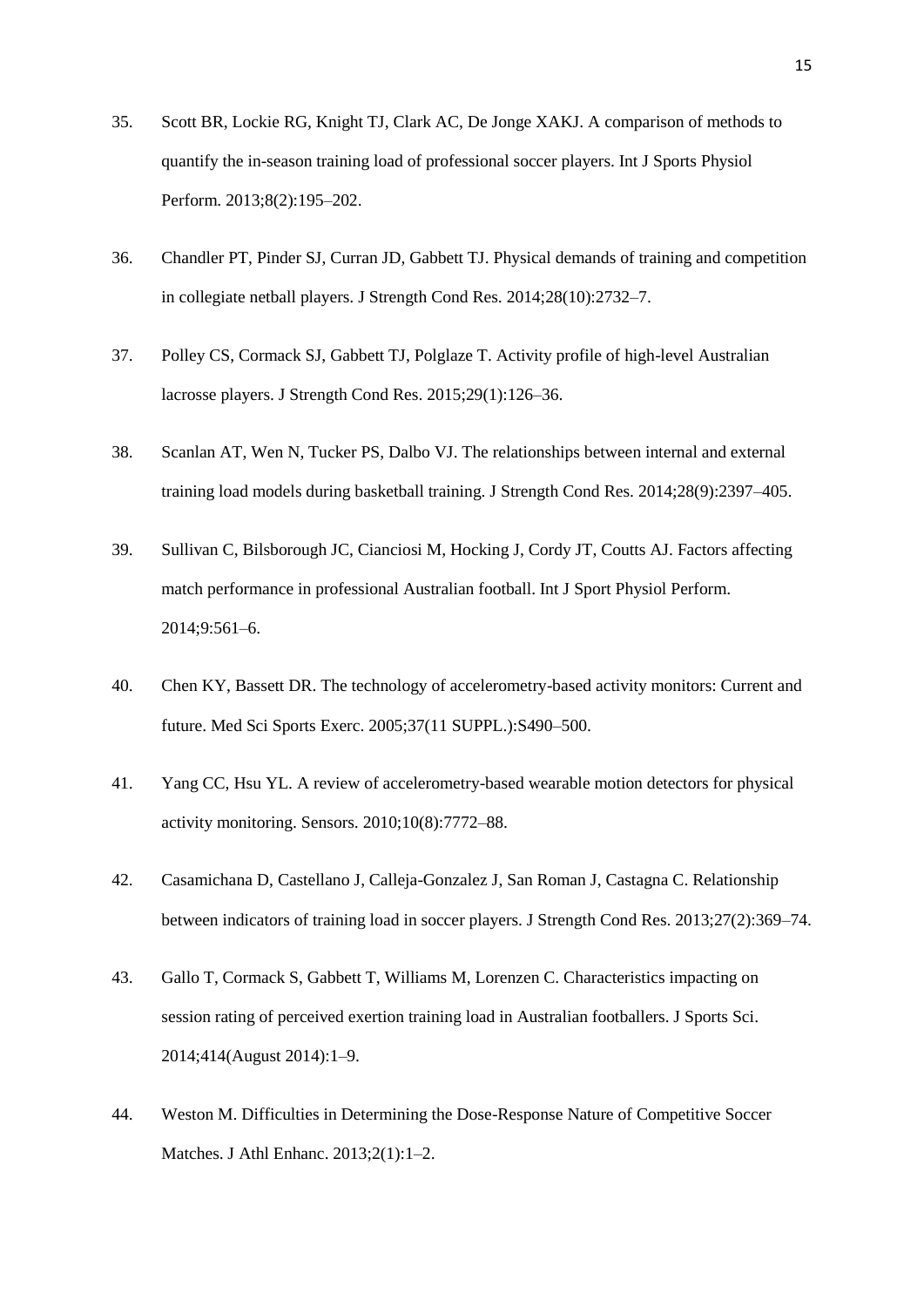- 45. Walker EJ, McAinch AJ, Sweeting A, Aughey RJ. Inertial sensors to estimate the energy expenditure of team-sport athletes. J Sci Med Sport. 2016;19(2):177–81.
- 46. Nedergaard NJ, Robinson MA, Eusterwiemann E, Drust B, Lisboa PJ, Vanrenterghem J. The Relationship Between Whole-Body External Loading and Body-Worn Accelerometry During Team Sports Movements. Int J Sports Physiol Perform. 2017;12(1):18–26.
- 47. Di Prampero PE, Atchou G, Brückner J-C, Moia C. The energetics of endurance running. Eur J Appl Physiol Occup Physiol. 1986;55(3):259–66.
- 48. Wallace LK, Slattery KM, Coutts AJ. A comparison of methods for quantifying training load: Relationships between modelled and actual training responses. Eur J Appl Physiol. 2014;114(1):11–20.
- 49. Cardinale M, Varley MC. Wearable training monitoring technology: applications, challenges and opportunities. Int J Sports Physiol Perform. 2017;Published.
- 50. Impellizzeri FM, Rampinini E, Marcora SM. Physiological assessment of aerobic training in soccer. J Sports Sci. 2005;23(6):583–92.
- 51. Borresen J, Lambert MI. The quantification of training load, the training response and the effect on performance. Sport Med. 2009;39(9):779–95.
- 52. Bangsbo J, Iaia FM, Krustrup P. The Yo-Yo Intermittent Recovery Test. Sport Med. 2008;38(1):37–51.
- 53. Ekblom B. Applied Physiology of Soccer. Sport Med. 1986;3(1):50–60.
- 54. Gabbett TJ. The training-injury prevention paradox: should athletes be training smarter and harder? Br J Sports Med. 2016;50:273–80.
- 55. Mclaren SJ, Weston M, Smith A, Cramb R, Portas MD. Variability of physical performance and player match loads in professional rugby union. J Sci Med Sport. 2015;19(6):493–7.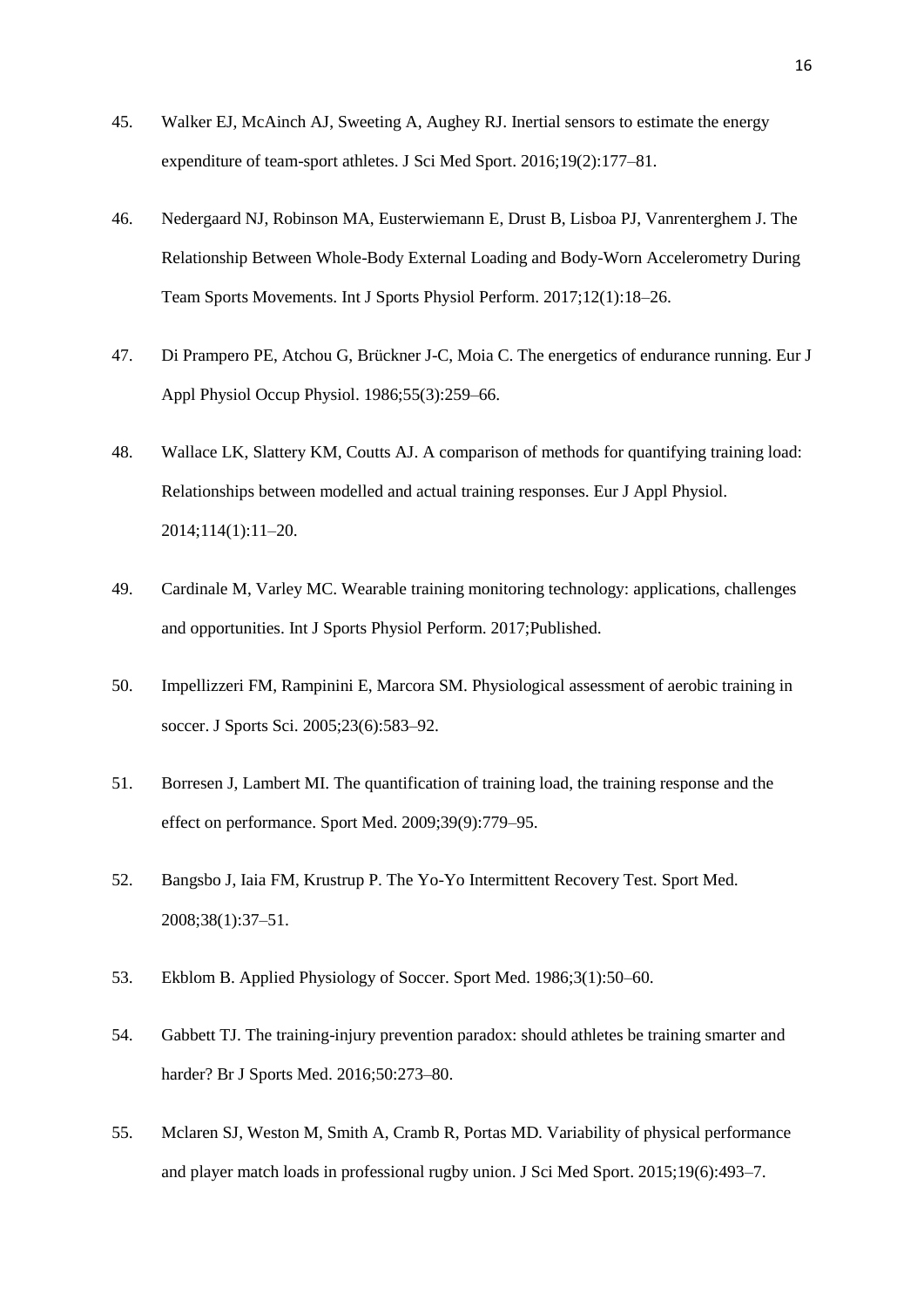- 56. Impellizzeri FM, Rampinini E, Coutts AJ, Sassi A, Marcora SM. Use of RPE-based training load in soccer. Med Sci Sports Exerc. 2004;36(6):1042–7.
- 57. Saxby DJ, Bryant AL, Modenese L, Gerus P, Killen B, Konrath J, et al. Tibiofemoral Contact Forces in the Anterior Cruciate Ligament–Reconstructed Knee. Med Sci Sports Exerc. 2016;48(11):2195–206.
- 58. Weston M, Siegler J, Bahnert A, McBrien J, Lovell R. The application of differential ratings of perceived exertion to Australian Football League matches. J Sci Med Sport. 2015;18(6):704–8.
- 59. McNamara DJ, Gabbett TJ, Naughton G, Farhart P, Chapman P. Training and competition workloads and fatigue responses of elite junior cricket players. Int J Sports Physiol Perform. 2013;8(5):517–26.
- 60. McLellan CP, Lovell DI, Gass GC. Biochemical and endocrine responses to impact and collision during elite rugby league match play. J Strength Cond Res. 2011;25(6):1553–62.
- 61. Bresciani G, Cuevas MJ, Garatachea N, Molinero O, Almar M, De Paz JA, et al. Monitoring biological and psychological measures throughout an entire season in male handball players. Eur J Sport Sci. 2010;10(6):377–84.
- 62. McHugh MP, Connolly D a, Eston RG, Gleim GW. Exercise-induced muscle damage and potential mechanisms for the repeated bout effect. Sports Med. 1999;27(3):157–70.
- 63. Howatson G, Milak A. Exercise-induced muscle damage following a bout of sport specific repeated sprints. J strength Cond Res. 2009;23(8):2419–24.
- 64. Young WB, Hepner J, Robbins DW. Movement demands in Australian rules football as indicators of muscle damage. J Strength Cond Res. 2012;26(2):492–6.
- 65. Gamble P. Strength and conditioning for team sports: sport-specific physical preparation for high performance. Routledge; 2013.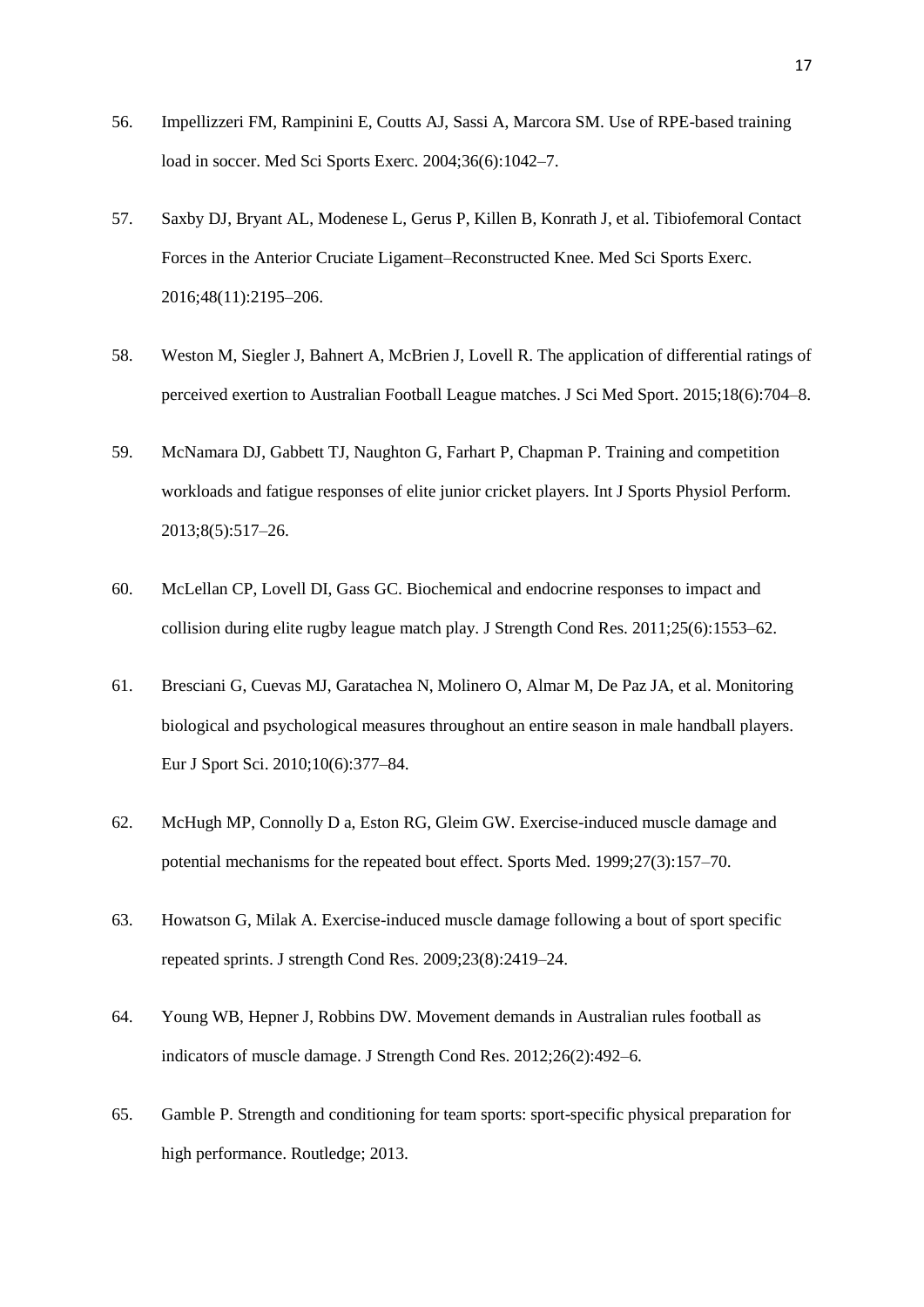- 66. Bahr R. Demise of the fittest: are we destroying our biggest talents? Br J Sports Med. 2014;48(17):1265–8.
- 67. Wisdom KM, Delp SL, Kuhl E. Use it or lose it: multiscale skeletal muscle adaptation to mechanical stimuli. Biomech Model Mechanobiol. 2015;14(2):195–215.
- 68. Eggli PS, Hunzinker EB, Schenk RK. Quantitation of structural features characterizing weightand less-weight-bearing regions in articular cartilage: A stereological analysis of medical femoral condyles in young adult rabbits. Anat Rec. 1988 Nov 1;222(3):217–27.
- 69. Kiviranta I, Jurvelin J, Tammi M, Säämänen AM, Helminen HJ. Weight bearing controls glycosaminoglycan concentration and articular cartilage thickness in the knee joints of young beagle dogs. Arthritis Rheum. 1987;30(7):801–9.
- 70. Slowman SD, Brandt KD. Composition and glycosaminoglycan metabolism of articular cartilage from habitually loaded and habitually unloaded sites. Arthritis Rheum. 1986;29(1):88–94.
- 71. Swann AC, Seedhom BB. The stiffness of normal articular cartilage and the predominant acting stress levels: implications for the aetiology of osteoarthrosis. Rheumatology. 1993;32(1):16–25.
- 72. Kubo K, Yata H, Kanehisa H, Fukunaga T. Effects of isometric squat training on the tendon stiffness and jump performance. Eur J Appl Physiol. 2006;96(3):305–14.
- 73. Couppé C, Kongsgaard M, Aagaard P, Hansen P, Bojsen-Moller J, Kjær M, et al. Habitual loading results in tendon hypertrophy and increased stiffness of the human patellar tendon. J Appl Physiol. 2008;105:805–10.
- 74. Prins J, Cutner D. Aquatic therapy in the rehabilitation of athletic injuries. Clin Sports Med. 1999;18(2):447–61.